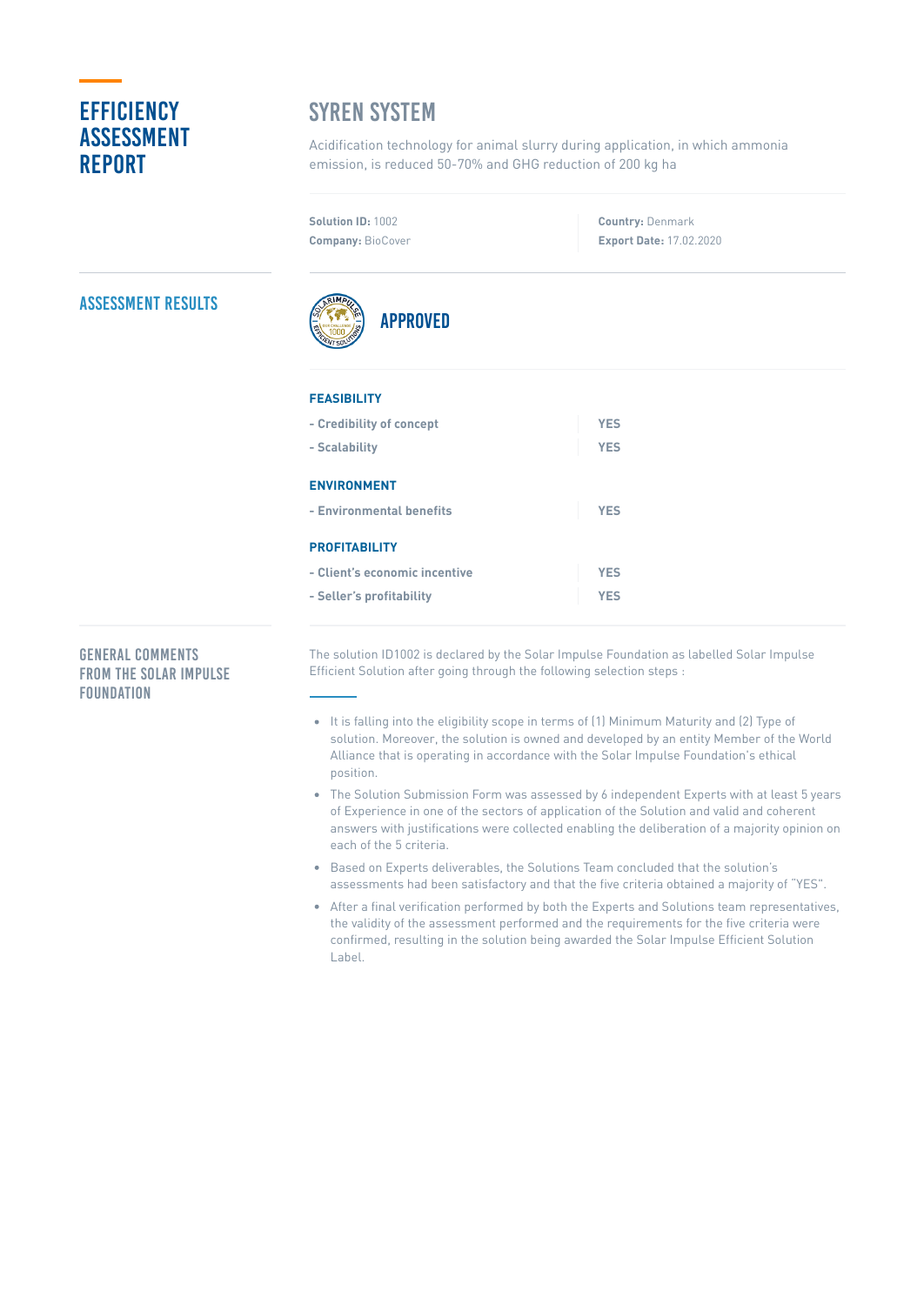## **FEASIBILITY**

This section captures the ability of the solution to be credible (based on a resilient technology or concept) and captures if the solution is already or has the potential to be scaled up and deployed concretely in the real world (vs. in lab). The Experts were required to answer two questions on (1) credibility of design and (2) scalability of the solution.

### Experts Reviews **CREDIBILITY OF DESIGN**

**Can the technology behind the solution be constructed and operated as designed?**

### **YES**

**Expert justification -** Lowering pH value in manure in order to stabilise ammonia turning it from a gas to solid stat (ammonium) has researched and demonstrated over the past decade. The SyreN technology has been patented and proven in live environment. Mitigating the risk of getting in contact with the sulphuric acid the innovator has developed a closed and specialised supply chain for delivery- and use of sulphuric acid. The combination of a closed supply chain and a automated operation makes the system user friendly.

### **YES**

**Expert justification -** The technology behind the solution is being built and operated as planned. It ensures compliance with many EU directives (Nitrates, Habitat, Air Pollution, NEC Emission Ceiling) on the application of sludge by injection or acidification. It responds to the urgent need to find a response to ammonia emissions from industrial livestock farming. The 49% reduction in ammonia emissions is very significant.

### **YES**

**Expert justification -** The concept is credible. Slurry acidification is an established method in agriculture, but not widely spread according to reviewers knowledge. The innovator brings in the innovation of pH sensors, hardware and software to enable the actual implementation of this concept. Including apparently a sophisticated business model.

### **SCALABILITY**

**Is the manufacturing (if a product) or distribution (if a service) of the solution at scale technically feasible?**

### **YES**

**Expert justification -** The usage of injecting sulphuric acid in order to mitigate ammonia emissions has been researched and demonstrated. The developed SyreN solution is a closed system that creates new regional business opportunities. Although legislation might by a constraint in order to scale.

### **YES**

**Expert justification -** Manufacturing and distribution are scalable (hardware and software). The market is a bit tricky and very heterogeneous in Europe and worldwide (farmers). The approach via licencing seems smart in this context. Overall, manufacturing, distribution have been proven with over 100 systems in place.

### **YES**

**Expert justification -** Yes, scalability has already been demonstrated. The technology exists in several configurations to to adapt to different settings and scale situations. For example, SyreN Light, which is situated in the rear linkage of a 100-150 HP tractor and can be used with a 6-15 m3 tanker. The front mounted SyreN system is locked to a particular tractor, unless the owner has bought a second tractor fitting kit to increase his flexibility of use. The VERA certification allows to implement the technology as planned regardless of configuration. Finally, from a regulatory standpoint SyreN System is fully ADR compatible. As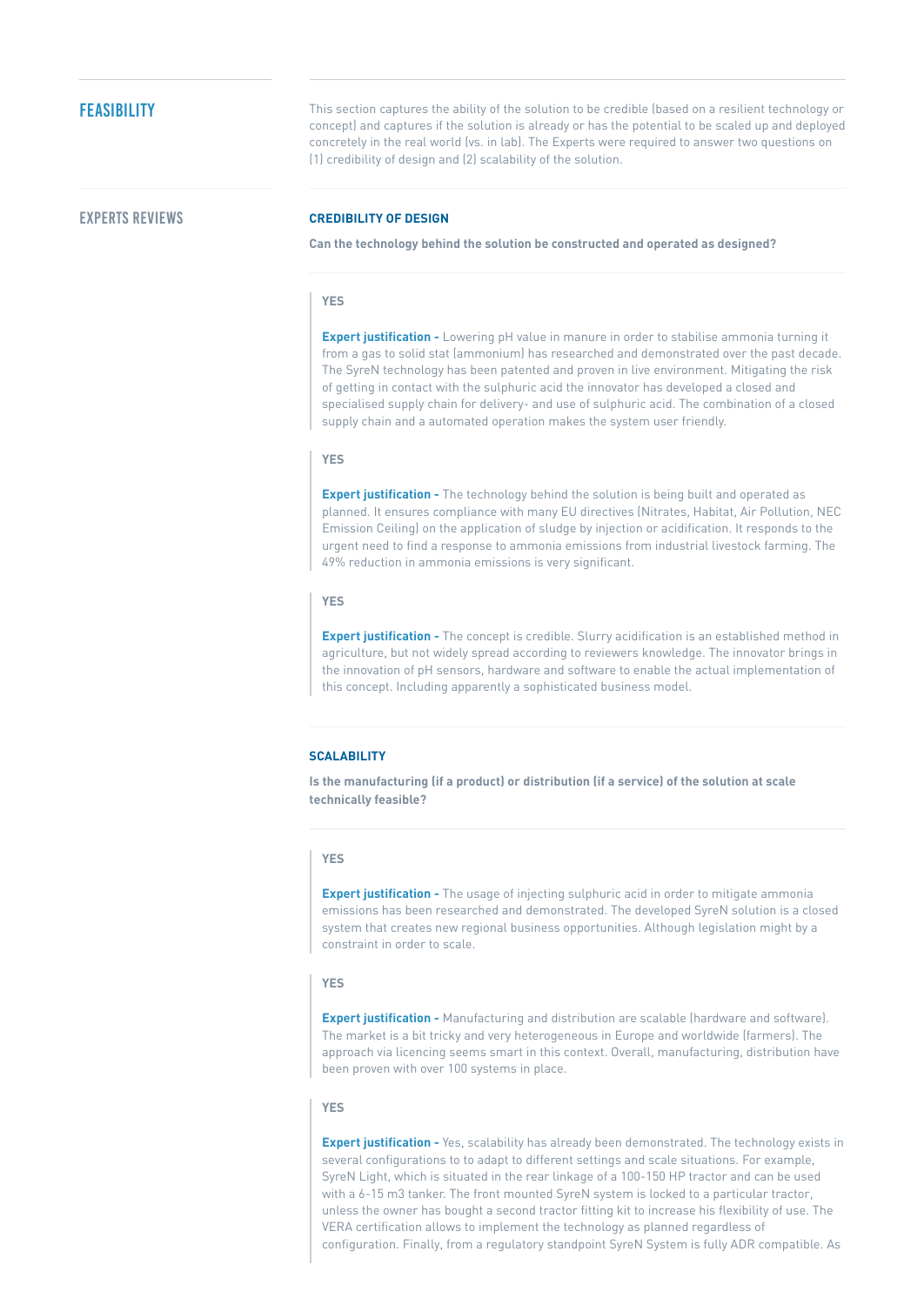of now, only Germany has ADR requirements. In all other countries, a tractor-slurry tanker combination is exempt from ADR. In Denmark, 95 % of their customers are contractors that do not have a problem with ADR.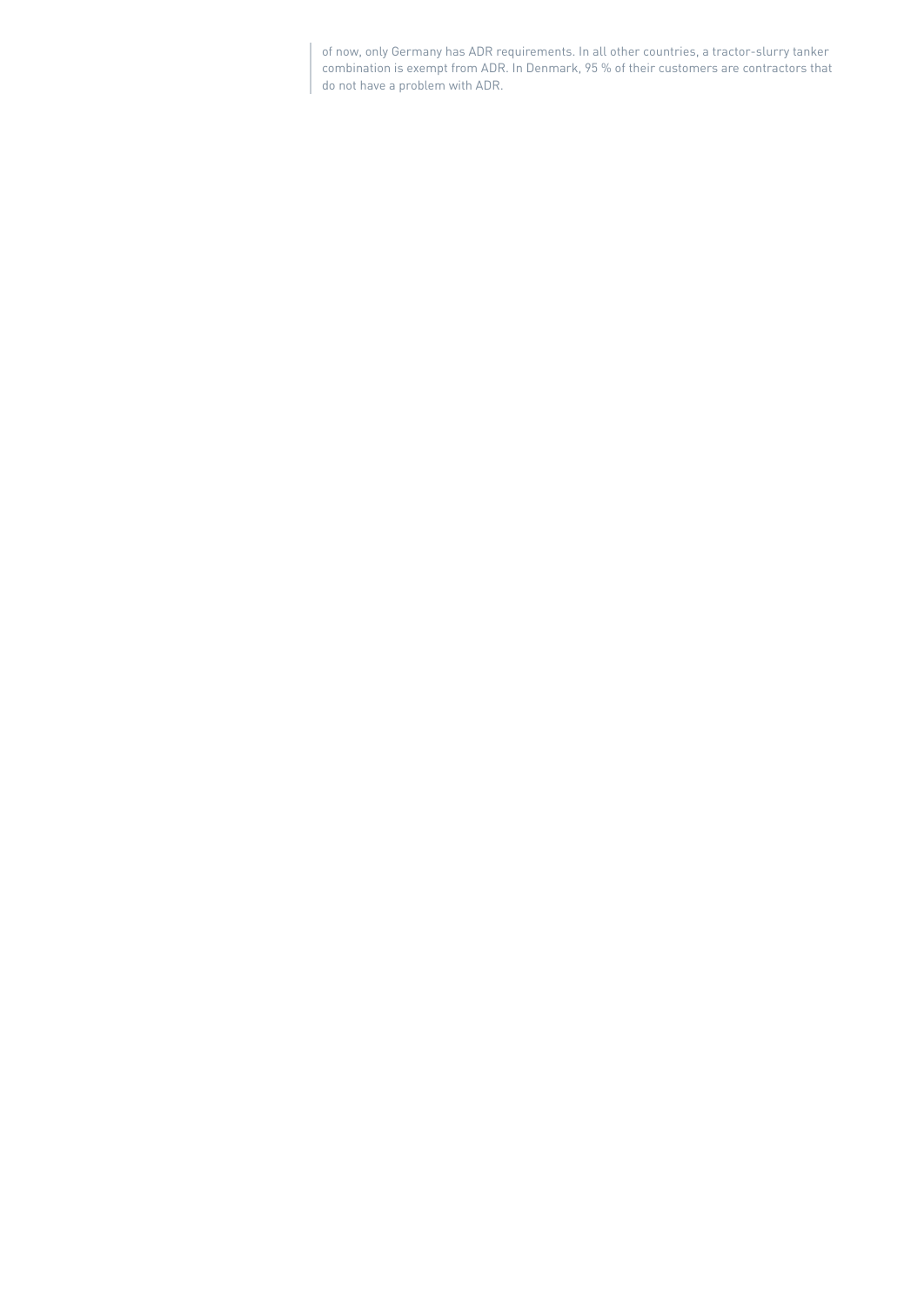**ENVIRONMENT** This section captures the ability of the solution to have a direct positive impact on the environment over its entire lifecycle compared to a reference without any significant negative impact transferred. The Experts were required to answer one question on the environmental benefit of the solution.

### Experts Reviews **ENVIRONMENTAL BENEFITS**

**Can the solution deliver an incremental environmental benefit versus a reference case, considering the lifecycle (production, use and disposal stages) of its value chain?**

### **No**

**Expert justification -** Using chemicals that could negatively influence the environment (ground- / suface water) in order to mitigate ammonia emissions that are the result of large scale industrial animal farming is not a solution but rather a possible relocation of the problem. This solution is not without controversy. Acidification of manure with sulphuric acid can cause high sulphate concentrations in groundwater and surface water, with consequent ecological problems in surface water. The solution is not in accordance with the EU Water Framework Directive that states to limit or avoid input of polluting substances in ground- and surface water. The National Institute for Public Health and the Environment in The Netherlands is not in favour of the solution.

### **YES**

**Expert justification -** Yes it can. Next to emission reductions of GHG (CH4, N2O, maybe CO2) and different sources (N2O direct fertilizer, N2O production fertilizer, CH4 at application and others), it reduces eutrophication (deposition of N into the environment). The innovator quantifies 200 kg CO2 per ha (per year). But this is, according to reviewers understanding only the CO2 from the change in lime application. It doesn't include the N2O effects, CH4 (some studies show reduced emissions, some same). The solution also offers the possibility to apply nitrification inhibitors for the slurry which additionally would have big emission reduction effects in terms of N2O-N and thus tCO2eq.

### **YES**

**Expert justification -** Yes, I am convinced this technology can bring a positive environmental contribution thanks to the high level of monitoring. Technology is VERA verified with 49% ammonia emission reduction at pH 6.4 documented in + 100 trails. The system provides regulatory compliance for EU nitrate directive, EU habitat directive and NEC (national emission ceiling) directive. Innovator claims this potentially reduces total mineral nitrogen production by 20% and use of phosphorus at 10%, leading to a 0.4 % world CO2 emission reduction. These figures seem realistic. There are no additional significant emissions from the use of acidification. 50 % increase in Hydrogen Sulphide is experienced up to 2 minutes after application. After that, Sulphur emission is similar to other slurry application systems. +30 official tests were conducted on the solution since10 years. Result is additional 30 kg S pr. Ha emission. Recommendations are from 15 to 45 kg per. ha depending on soil and crop. These amounts are not very significant for ecosystems. The amount of sulphur in the sulphuric acid is replacing mineral fertiliser application and thus the related lifecycle environmental impacts. Overall the innovator claims a reduction of 200 kg CO2 per hectare and 15-50 kg ammonia emission reduction per hectare and year as verified by VERA. Total 20% reduction in PM 2.5 and PM 10 was estimate by Lüneburg University. These studies could not be found in English for sake of verification but I trust these values.

### **Additional feedback / advice for the member**

I suggest you to publish a detailed LCA study in english on your technology vs competitor technologies - the figure you provide are realistic but disorganised and cannot be easily verified - A reliable and comprehensive LCA provides sound elements to prove the environmental sustainability of your solution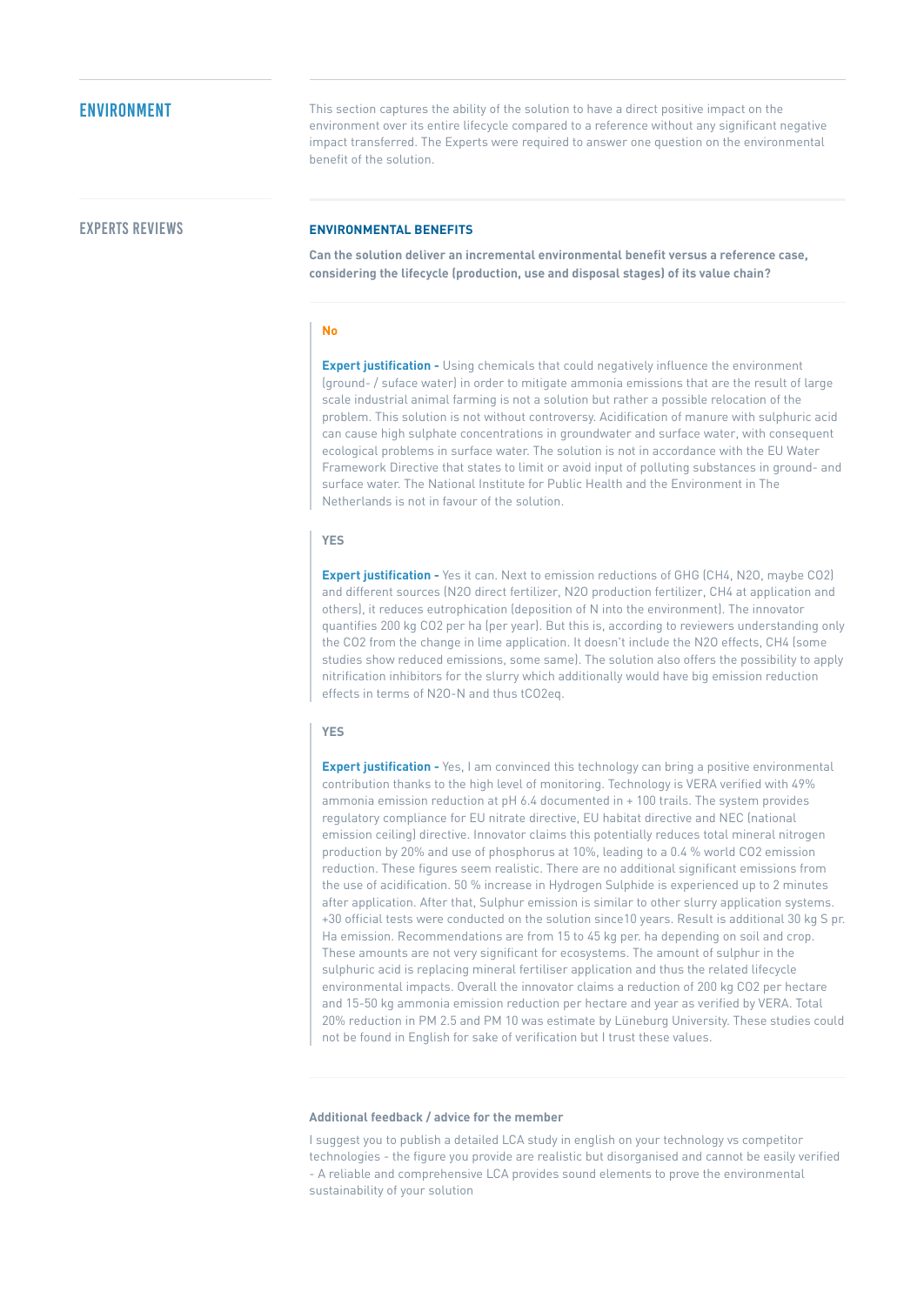This section captures the capacity of a solution to deliver an economic incentive for the client and to generate profits for the seller in a 5-year timeframe, regardless of its marketing strategy, its positioning towards competitors, the novelty of the idea and the resources and experience of the team. The Experts were required to answer 2 questions on (1) Client's economic incentives and (2) Seller's profitability of the solution.

### Experts Reviews **CLIENT'S ECONOMIC INCENTIVE**

**Can the solution: 1) have the same or lower purchasing price than a reference case? OR 2) create return on investment over the lifetime of the solution despite a higher purchasing price? OR 3) create an economic incentive (value for money) for the client which is not directly related to savings? OR 4) become cheaper than the reference after a change in regulation that is reasonably foreseeable in the next five years in the targeted region(s) and sector(s) of implementation?**

**YES**

### **Selected option -** None

**Expert justification -** Applicable on 2 - 3. The user business case of the system in itself is profitable for large scale industrial cattle farms (pigs, poultry). Being able to reduce ammonia emissions, increase crop yield and saving on the purchase of fertilisers results in a positive ROI. Although is previously stated in the assessment and also acknowledged by the innovator, the solutions dependents heavily on regulation since chemicals are being used.

### **YES**

**Selected option -** 2 - The solution has a higher purchasing price but creates a return on investment to the client over its lifetime.

**Expert justification -** Yes because the economics is: The client invests into a device (or buys as service). The client buys sulfuric acid (and maybe nitrification inhibitors). The client (agriculture) saves spendings on fertilizer (N). The client increases income (harvest). The client possibly gets subsidies for reducing eutrophication. Overall the bottom line can be very profitable for the client, also depending on the size of the operator (ha).

### **SELLER'S PROFITABILITY**

Could the solution itself be profitable for the seller within 5 years, with a sale's price at which **clients would buy it? Please evaluate this regardless of the marketing strategy, the people behind it, the competitors and the novelty of the product.**

### **YES**

**Expert justification -** Certain countries within and outside the EU seem to have embraced the acidification of manure in order to meet EU emission targets. Some countries like Denmark are considering to make acidification mandatory.

### **YES**

**Expert justification -** Yes. The innovator states that the business model is profitable already. Overall more than 100 units have been brought to the market already. This is plausible as well. The main barriers for fast and large scaling seem to be (as the innovator states as well): - a heterogeneous, conservative, slow market - customers have different needs depending on region, size (ha) etc. - thus a diverse set of business model how to bring the product to market is needed.

### **YES**

**Expert justification -** There is evidence that the solution is already profitable and the current and forthcoming regulatory context is likely to strengthen this position. Patents have given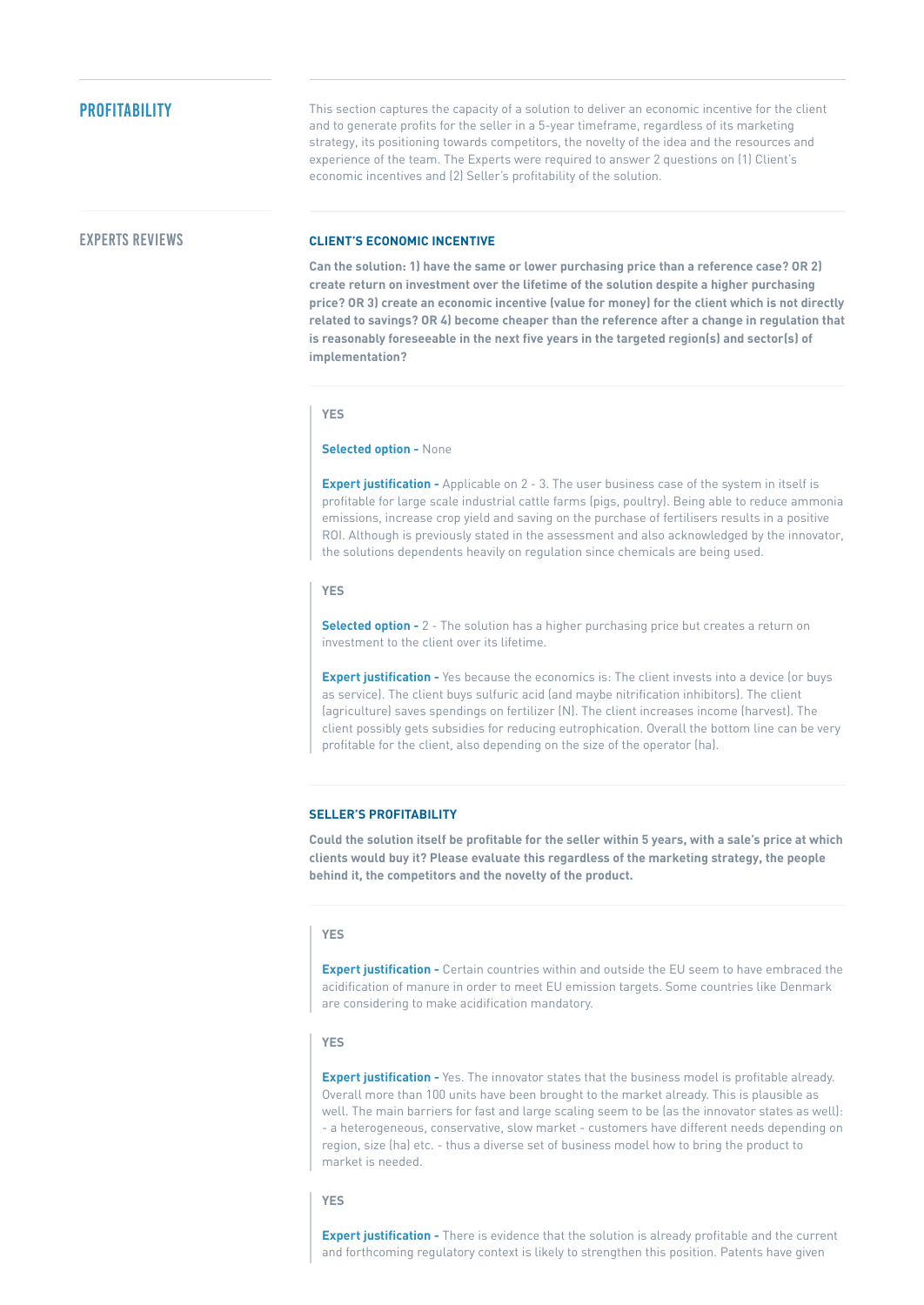BioCover exclusivity on the market. Target market for the solution is Europe and North America. Projection is to have a market share of 60% for acidification. This corresponds to a SOM of 60.000 systems. Currently 150 units are in operation. New regulation in Denmark only will require 600 additional units by 2022. Similar trends are expected in Germany and Netherland and other EU countries. So I am confident that by 2025 the technology can serve a good portion of the SOM and thereby be profitable in the long run.